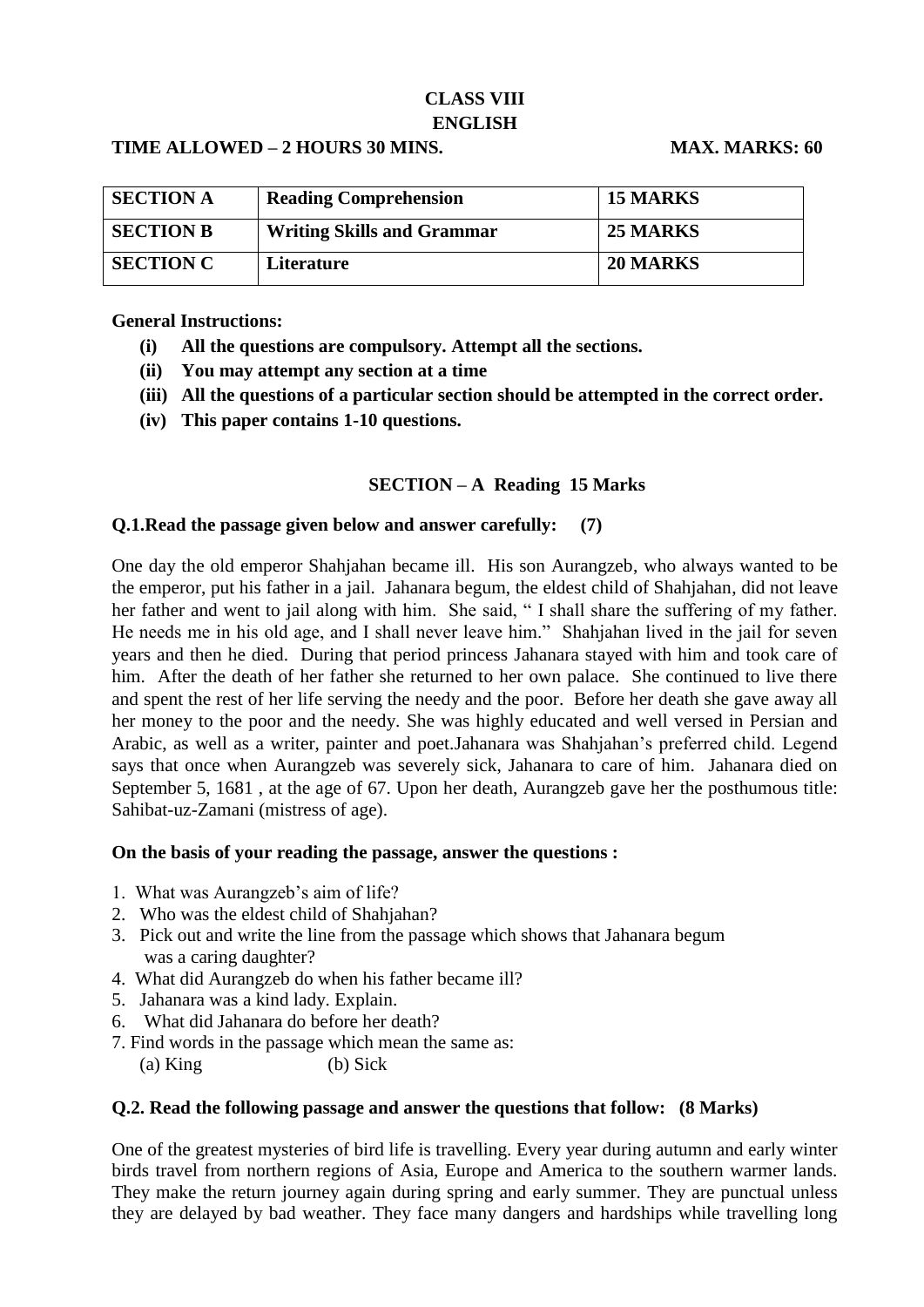distances through the air, over hills, forests, plains and large stretches of water. Sometimes sudden storms arise and drive them far out of course. Often they are blown right out to sea and are drowned in the wild waves. At night bright lights attract and confuse the birds. They cannot fly at their fastest. The migration speed is usually from 48 to 64 km an hour and rarely exceeds 80.

- (a) When do the birds travel from northern regions to southern warmer lands and why?
- (b) What danger do they face when they are flying over the sea?
- (c) What happens to these birds at night when they see the lights?
- (d) When do the birds make their return journey?
- (e) What is the Migration speed of the birds?
- (f) Which is the greatest mystery?
- (g) Which words in the passage mean same as the following words: (i) surpasses (ii) secrets 2 Marks

#### **SECTION B**

#### **GRAMMAR AND WRITING 25 Marks**

Q.3. You are Neha/ Atul, the Headboy of your school. Write a notice for your school notice board about the ANNUAL DAY to be held next month, inviting names of the students who wish to participate in cultural activities. Give details of the date, venue, time and items to be held. Put the notice in the box.  $(7)$ 

Q.4.Write an application to the Principal of your school requesting him/her to arrange extra classes for Math and Science .

#### OR

- You are Deepak/ Divya , Write a letter to your friend explaining how you celebrated your birthday this year. (8)
- Q5. Complete the sentences below using the appropriate forms of the verbs in brackets.  $(4x1=4)$
- a) I……… [Phone] you when I……… [get] back home from school.
- b) He  $\qquad$  (call) me yesterday when I  $\qquad$  (be) playing.

Q6. Transform the following sentences into indirect speech: (3)

- a) Penny said, "Do you really want it son?"
- b) "How are you feeling, Pa?" asked Jody.
- c) She says, "I will work hard"

Q.7.Rearrange the jumbled words given below to form meaningful sentences: (3)

- a) the/body/sleep is/essential/a good night's/for
- b) loss of/may also/appetite/they/experience
- c) an/dream/is/mind/activity/of

### **SECTION -D LITERATURE 20 Marks**

Q.8.A. Read the extract given below and answer the questions that follow: 4x1=4Marks

When I set out for Lyonnesse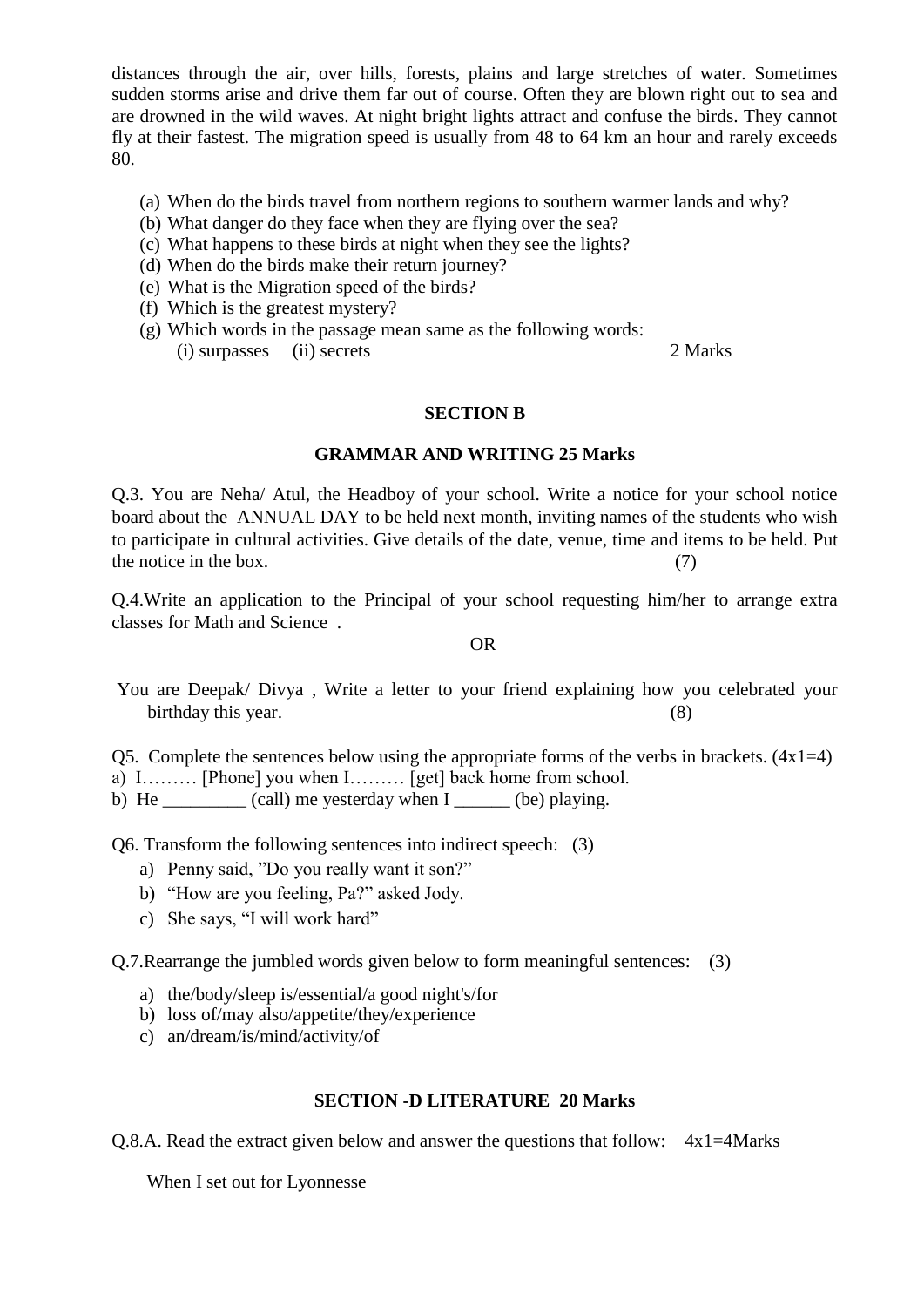A hundred miles away,

The rime was on the spray;

And starlight lit my lonesomeness

When I set out for Lyonnesse

A hundred miles away.

- (I) How far was Lyonnesse?
	- a. miles
	- b. Hundred miles
	- c. One and half miles
	- d. Two hundred miles.
- (II) What lit the poet's lonesomeness?
	- a. Moonlight
	- b. Starlight
	- c. Torch
	- d. Lamp.

(III) What was the weather condition there?

- a. It was hot
- b. Rime was on the spray
- c. It was raining
- d. It was dry

(IV) Pick out the meaning of "Rime"

- a. Frost
- b. Raindrops
- c. Sunshine
- d. None of these.

## OR

B . Read the following and answer the questions that follow: (1x4=4)

The poetry of the Earth is ceasing never; On a lone winter evening when the frost

Has wrought a silence, from the stone there shrills

The cricket's song, in warmth increases ever,

And seems to one in drowsiness half lost;

The grasshopper's among some grassy hills.

(a)Name the poem and the poet.

(i) On the Grasshopper and Cricket, John Keats

(ii) The Ant and the cricket, John Keats

(iii) On the Grasshopper and Cricket, John Milton

(iv) None of these.